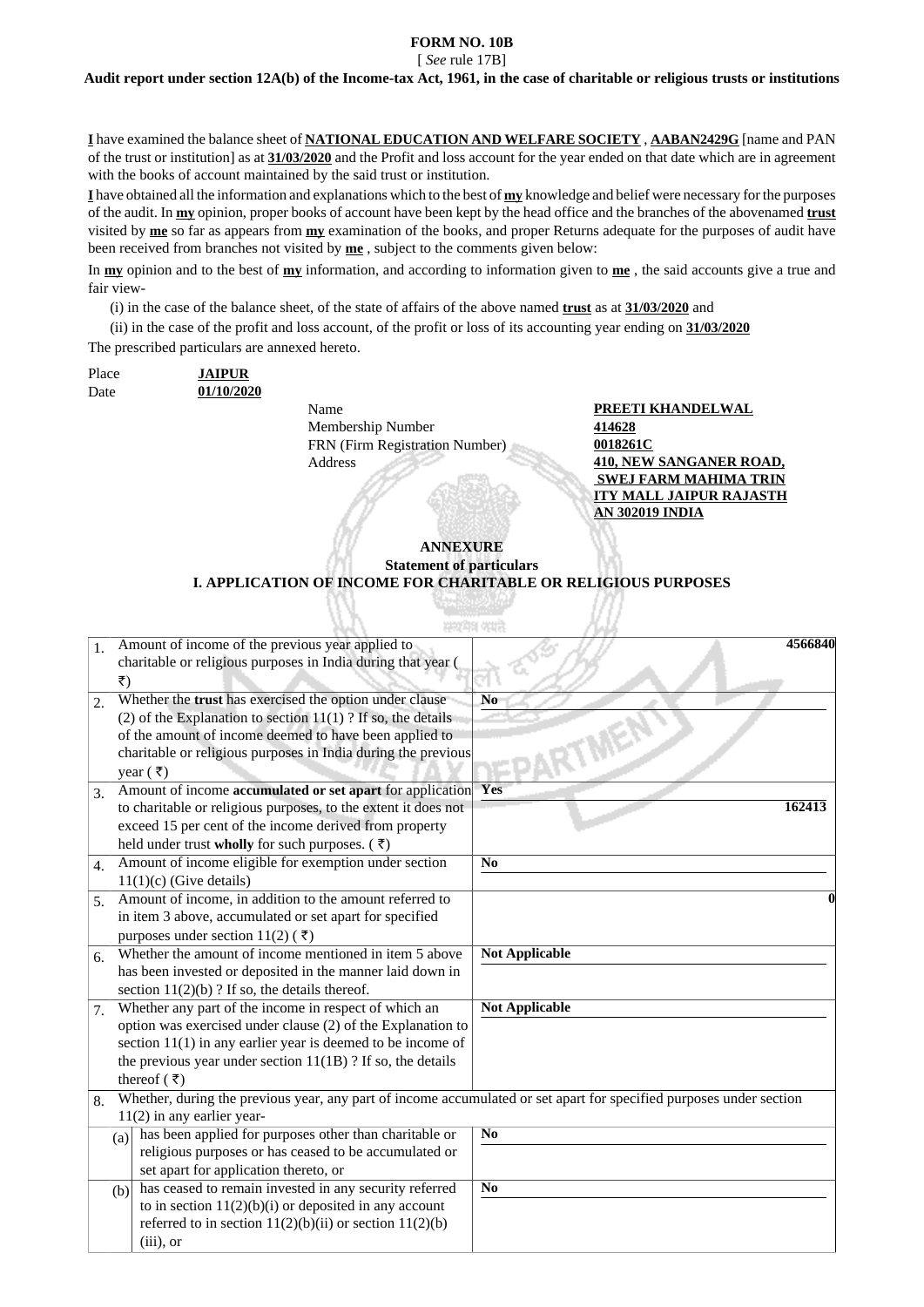|    | has not been utilised for purposes for which it was<br>(c)                                                                                                                                                                                                      | N <sub>0</sub>                                                                                                                                                                       |                |
|----|-----------------------------------------------------------------------------------------------------------------------------------------------------------------------------------------------------------------------------------------------------------------|--------------------------------------------------------------------------------------------------------------------------------------------------------------------------------------|----------------|
|    | accumulated or set apart during the period for which<br>it was to be accumulated or set apart, or in the year<br>immediately following the expiry thereof? If so, the                                                                                           |                                                                                                                                                                                      |                |
|    | details thereof                                                                                                                                                                                                                                                 |                                                                                                                                                                                      |                |
|    | II. APPLICATION OR USE OF INCOME OR PROPERTY FOR THE BENEFIT OF PERSONS REFERRED TO IN SECTION 13(3)<br>Whether any part of the income or property of the trust was lent, or continues to be lent,                                                              |                                                                                                                                                                                      | No             |
| 1. | in the previous year to any person referred to in section $13(3)$ (hereinafter referred to in<br>this Annexure as such person)? If so, give details of the amount, rate of interest charged<br>and the nature of security, if any.                              |                                                                                                                                                                                      |                |
| 2. | Whether any part of the income or property of the trust was made, or continued to be<br>made, available for the use of any such person during the previous year? If so, give<br>details of the property and the amount of rent or compensation charged, if any. |                                                                                                                                                                                      | No             |
| 3. | salary, allowance or otherwise? If so, give details                                                                                                                                                                                                             | Whether any payment was made to any such person during the previous year by way of                                                                                                   |                |
| 4. | Whether the services of the trust were made available to any such person during the<br>previous year? If so, give details thereof together with remuneration or compensation<br>received, if any                                                                |                                                                                                                                                                                      | No             |
| 5. | the consideration paid                                                                                                                                                                                                                                          | Whether any share, security or other property was purchased by or on behalf of the trust<br>during the previous year from any such person? If so, give details thereof together with |                |
| 6. | Whether any share, security or other property was sold by or on behalf of the trust<br>during the previous year to any such person? If so, give details thereof together with the<br>consideration received                                                     |                                                                                                                                                                                      | No             |
| 7. | Whether any income or property of the trust was diverted during the previous year in<br>favour of any such person? If so, give details thereof together with the amount of income<br>or value of property so diverted                                           |                                                                                                                                                                                      | N <sub>0</sub> |
| 8. | Whether the income or property of the trust was used or applied during the previous year<br>for the benefit of any such person in any other manner? If so, give details                                                                                         |                                                                                                                                                                                      | No             |

### **III. INVESTMENTS HELD AT ANY TIME DURING THE PREVIOUS YEAR(S) IN CONCERNS IN WHICH PERSONS REFERRED TO IN SECTION 13(3) HAVE A SUBSTANTIAL INTEREST**

| $NO$ the concern                             | company, number and<br>class of shares held | investment( $\bar{z}$ )        | investment( $\bar{z}$ )                                    | in col. 4 exceeded 5<br>per cent of the capital<br>of the concern during<br>the previous year-say,<br>Yes/No |
|----------------------------------------------|---------------------------------------------|--------------------------------|------------------------------------------------------------|--------------------------------------------------------------------------------------------------------------|
| <b>Total</b>                                 |                                             |                                |                                                            |                                                                                                              |
| <b>JAIPUR</b><br>Place<br>01/10/2020<br>Date | Name<br>Membership Number<br>Address        | FRN (Firm Registration Number) | PREETI KHANDELWAL<br>414628<br>0018261C<br>AN 302019 INDIA | 410, NEW SANGANER ROAD,<br><b>SWEJ FARM MAHIMA TRIN</b><br><b>ITY MALL JAIPUR RAJASTH</b>                    |

Revision/Original **Original**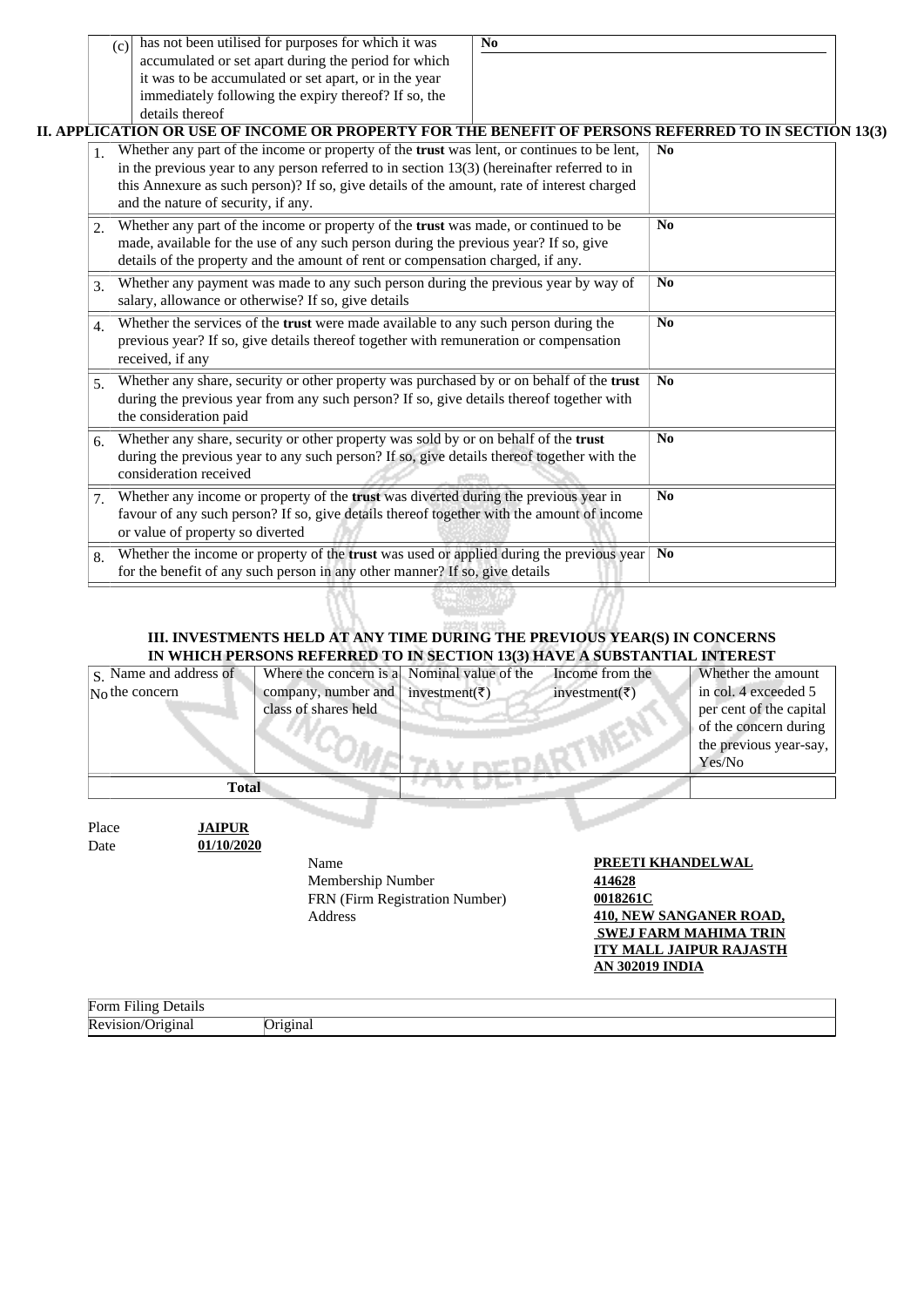## **Name: National Education and walfare society** Title: Balance Sheet 2019-20 Period: FY 2019-20

| <b>Particular</b>                              | SH Ref.        | <b>Figure as on 31-03-2020</b> |
|------------------------------------------------|----------------|--------------------------------|
| <b>Source Of Fund</b>                          |                |                                |
| Carpus Fund                                    | $\mathbf{1}$   | 438,029.00                     |
| Surplus of Income & Exp.<br><b>Total</b>       |                | 162,413.19                     |
|                                                |                | 600,442.19                     |
| <b>Application of Fund</b>                     |                |                                |
| <b>Fixed Assets</b>                            |                |                                |
| <b>Fixed Assets</b>                            |                |                                |
| <b>Current Assets, Loan and Adv.</b>           | $\overline{2}$ | 232,109.13                     |
| Cash In Hand                                   |                |                                |
| <b>Bank Balance</b>                            | 3              | 120,261.50                     |
| Loan And Adv                                   | $\frac{4}{5}$  | 4,757.12                       |
|                                                |                | 449,000.00                     |
| (A)                                            |                |                                |
| <b>Less: Current Liabilities and Provision</b> |                | 574,018.62                     |
| Creditor                                       |                | 205,685.56                     |
| (B)                                            |                | 205,685.56                     |
| <b>Vet Current Assets (A-B)</b>                |                | 368,333.06                     |
| <b>otal</b>                                    |                |                                |
|                                                |                | 600,442.19                     |

For Preeti Khandelwal & Associates Firm Registration No.: 018261C **Chartered Accountants** Grach Khardely ANDELWAL

 $01826$ 

**Preeti Khandelwal** Proprietor Membership No. 414628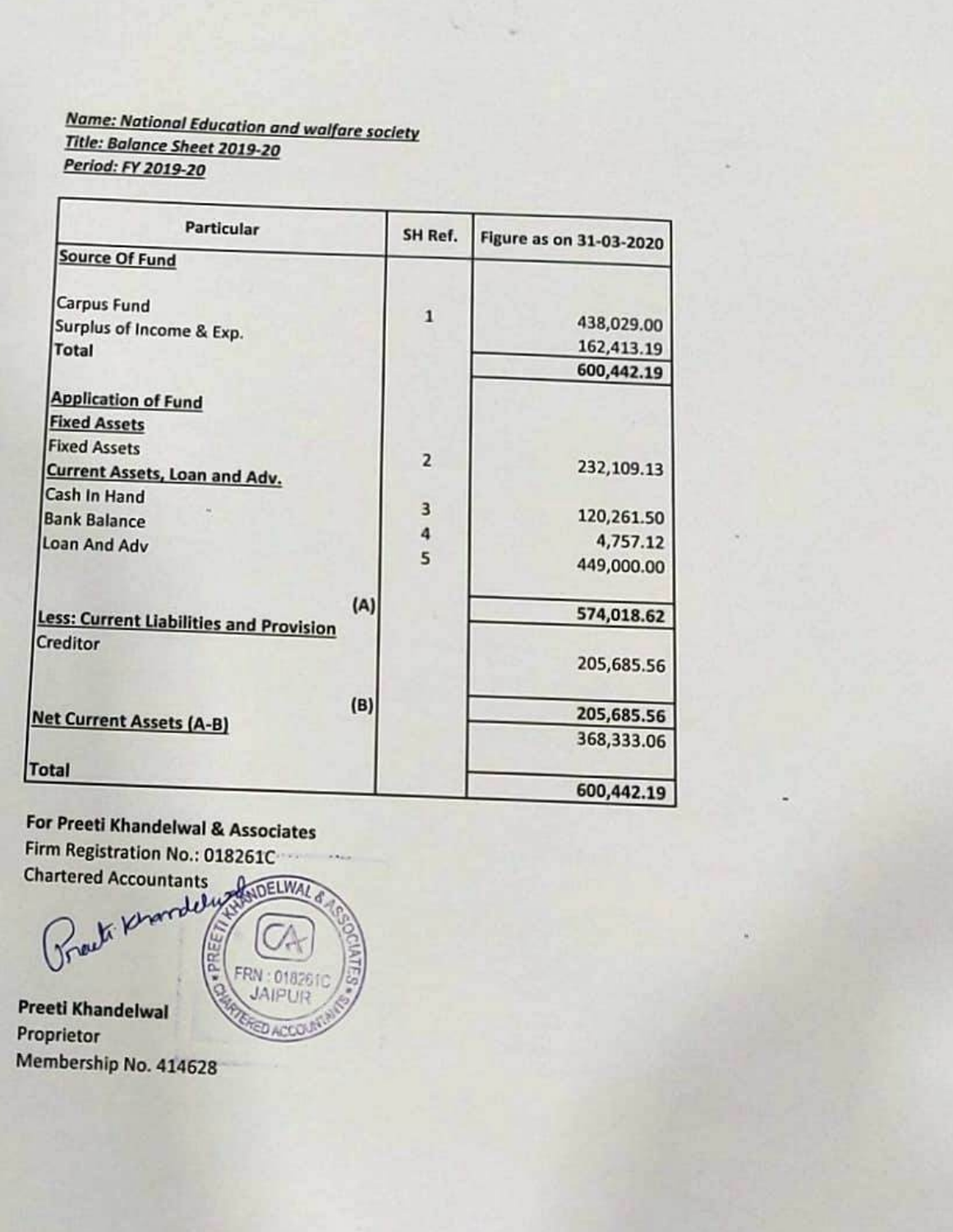# **Name: National Education and walfare society** Title: Balance Sheet 2019-20 Period: FY 2019-20

| Particular                             | Sh No. |                | Amount       |  |
|----------------------------------------|--------|----------------|--------------|--|
| <b>INCOME:</b>                         |        |                |              |  |
| <b>Income From Computer Course</b>     |        |                | 533,490.00   |  |
| <b>Donation</b>                        |        |                | 838,820.00   |  |
| <b>Member Ship Fees Recevied</b>       |        |                | 935,720.00   |  |
| <b>Income Recevied from Striching</b>  |        |                | 480,095.00   |  |
| <b>Fees Recevied From Misc. Course</b> |        |                | 457,495.10   |  |
| <b>Interest Income</b>                 |        |                | 270.00       |  |
| Corona Fund                            |        |                | 1,082,800.00 |  |
| Income Received from sale of bag       |        |                | 250,270.00   |  |
| <b>Total</b>                           |        |                | 4,578,960.10 |  |
| <b>Expenses:</b>                       |        |                |              |  |
| National environment awareness Exp:    |        |                |              |  |
| <b>Sweets Exp</b>                      |        |                | 137,860.00   |  |
| <b>Stationary Exp</b>                  |        |                | 170,980.00   |  |
| other miscellaneous Exp                |        |                | 165,790.00   |  |
| HIV AIDS awareness exp.                |        |                | 52,400.00    |  |
| Nand Gram Yojana Exp.                  |        |                | 54,700.00    |  |
| Salary                                 |        |                | 572,945.00   |  |
| Internet Exp.                          |        |                | 34,700.00    |  |
| <b>Audit Fees</b>                      |        |                | 4,000.00     |  |
| <b>Chetna Shivir Exp</b>               |        |                | 257,625.00   |  |
| <b>Computer Training Exp</b>           |        |                | 797,260.34   |  |
| <b>Bank Charges</b>                    |        |                | 1,010.16     |  |
| <b>Electricity and Water Exp</b>       |        |                | 61,436.00    |  |
| <b>Office Rent</b>                     |        |                | 77,800.00    |  |
| <b>RSCIT Course Exp</b>                |        |                | 144,336.00   |  |
| <b>Office Exp</b>                      |        |                | 71,467.49    |  |
| <b>Repair and Maintainance</b>         |        |                | 89,388.00    |  |
| <b>Stiching Exp</b>                    |        |                | 460,320.82   |  |
| <b>Printing and Stationery</b>         |        |                | 61,144.33    |  |
| <b>Child Education Fees Exp</b>        |        |                | 155,030.00   |  |
| <b>Fashion Design Course Exp</b>       |        |                | 46,200.00    |  |
| <b>Plantation Shivir</b>               |        |                | 95,920.00    |  |
| <b>Handicapped Walfare Exp</b>         |        |                | 768,247.90   |  |
| <b>Blood Donation Camps</b>            |        |                | 53,780.00    |  |
| <b>Farmer Awereness Programme</b>      |        |                | 59,700.00    |  |
|                                        |        | $\overline{2}$ | 22,505.87    |  |
| Depriciation<br><b>Total</b>           |        |                | 4,416,546.91 |  |
|                                        |        |                |              |  |